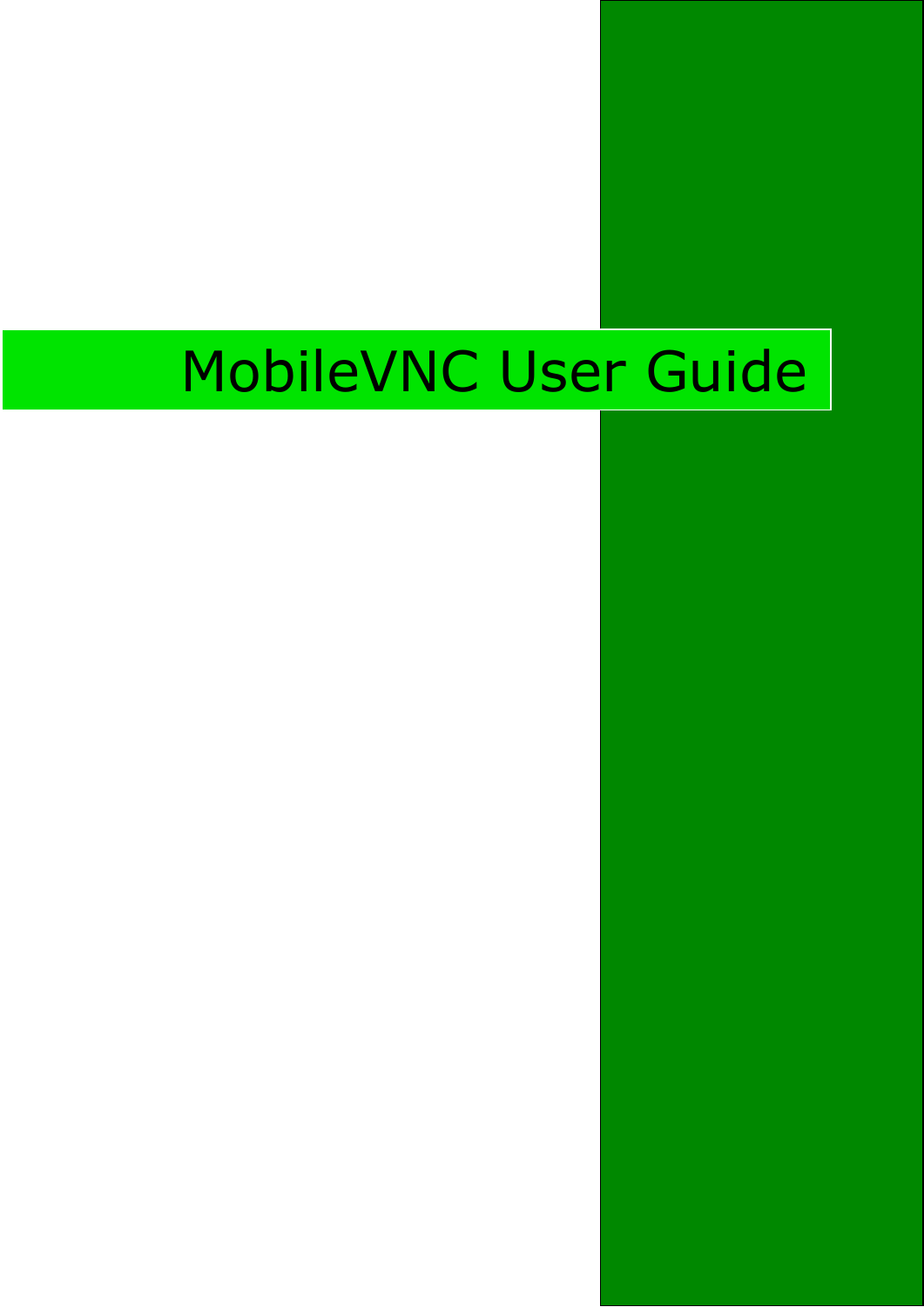#### **Motivation**

*MobileVNC* (*Virtual Network Computing*) is a graphical desktop sharing system, which uses the *RFB* (Remote FrameBuffer) protocol, to remote control and maintains computers over a network.

Originally, the VNC system was developed by the Olivetti & Oracle Research Lab which was later acquired by AT&T.

VNC systems consist of three major components:

- Server: The computer which is controlled remotely.
- Client: The device which controls the server.
- Protocol: Open communication protocol between client and server.

VNC systems and implementations exist for quite a while now and VNC has established as a non-official standard for remote controlling graphical operating systems. While alternative solutions, like Microsoft's Remote Desktop Connection, often offer a lot more features, the open protocol of VNC offers platform independency. As a result, there exist a countless number of client and server implementations for almost every operating system platform available.

The MobileVNC server implementation was specifically developed for Windows CE based operating systems. Microsoft offers a broad spectrum of operating systems that are based on the Windows CE kernel and that are targeting specific application areas. Examples for Windows CE based operating systems are *PocketPC*, *Smartphone*, *Windows Mobile*, *Phone 7* and *Phone 8* flavours targeting mobile communication devices, *AutoPC* for automotive applications and *Zune* for media player applications.

Since release 2.0, MobileVNC can also run on standard Windows operating systems, such as *Windows XP*, *Vista*, *Windows 7* and *Windows 8*.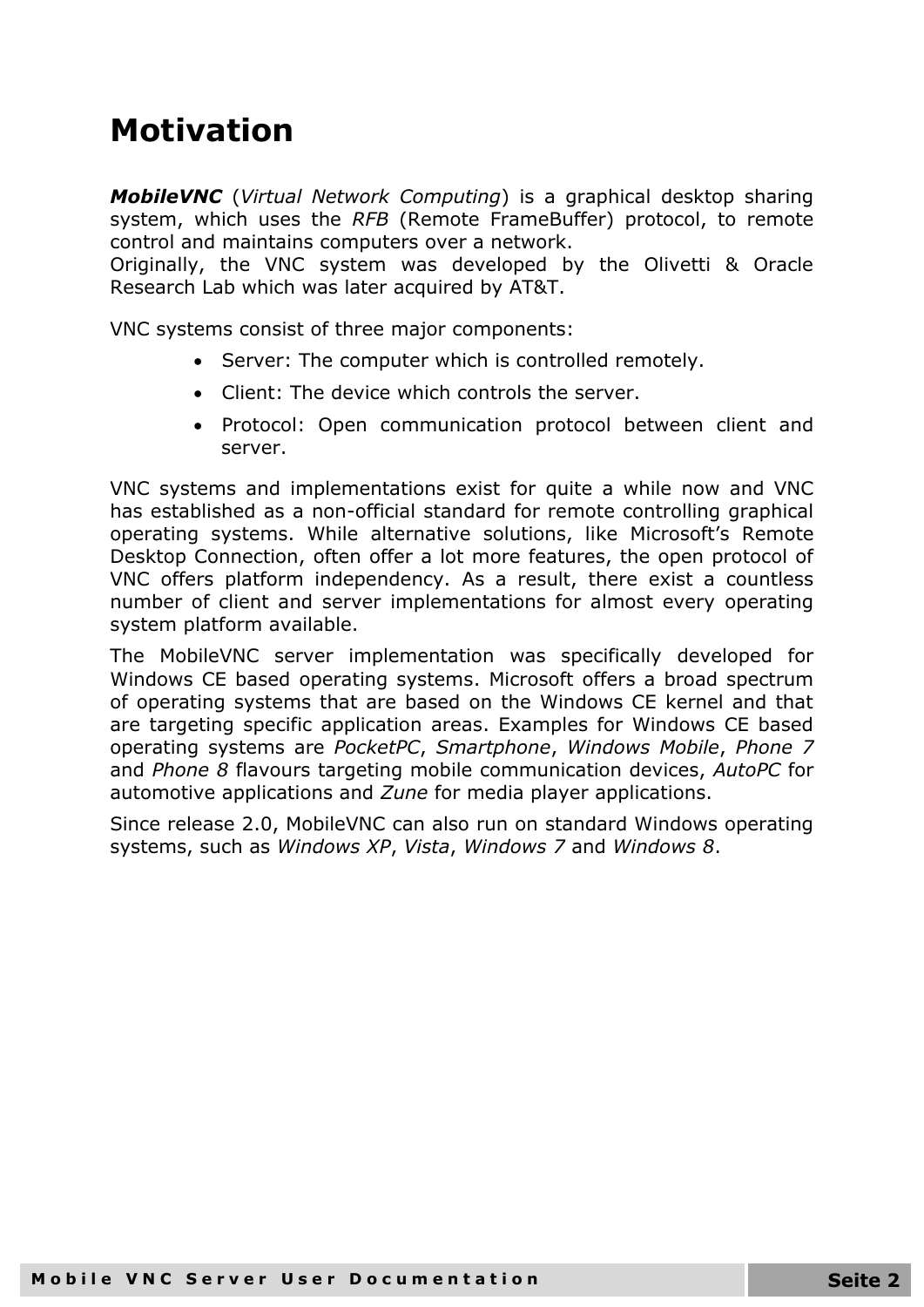### **Install Instructions**

MobileVNC supports a simple copy to install process without the need to add any install information to your systems registry. Just select the correct CPU (ARM, MIPS or X86) and operating platform (Win32 or Windows CE) folder from the MobileVNC zip archive and copy the subfolder to your target device.

It is possible to copy and start the MobileVNC server application on any Win32 or Windows CE device by using your systems file explorer, as it is shown in [Figure 1.](#page-2-0)

| $\begin{array}{c c c c c c} \hline \multicolumn{3}{c }{\mathbf{C}} & \multicolumn{3}{c }{\mathbf{S}} & \multicolumn{3}{c }{\mathbf{S}} & \multicolumn{3}{c }{\mathbf{S}} & \multicolumn{3}{c }{\mathbf{S}} & \multicolumn{3}{c }{\mathbf{S}} & \multicolumn{3}{c }{\mathbf{S}} & \multicolumn{3}{c }{\mathbf{S}} & \multicolumn{3}{c }{\mathbf{S}} & \multicolumn{3}{c }{\mathbf{S}} & \multicolumn{3}{c }{\mathbf{S}} & \multicolumn{3}{c }{\mathbf$<br>$\frac{1}{2}$ « trunk > Releases > v2.0 > Licenced > WindowsCE > ARM<br>ARM durchsuchen<br>$+$<br>$\mathbf{v}$<br>ρ |                                              |                  |                |              |  |
|------------------------------------------------------------------------------------------------------------------------------------------------------------------------------------------------------------------------------------------------------------------------------------------------------------------------------------------------------------------------------------------------------------------------------------------------------------------------------------------------------------------------------------------------------------------------------|----------------------------------------------|------------------|----------------|--------------|--|
| Organisieren v<br>d Öffnen<br>Neuer Ordner                                                                                                                                                                                                                                                                                                                                                                                                                                                                                                                                   | 胆<br>$\mathbf Q$<br>$\overline{\phantom{a}}$ |                  |                |              |  |
| Win32                                                                                                                                                                                                                                                                                                                                                                                                                                                                                                                                                                        | ≖<br>Name                                    | Änderungsdatum   | Typ            | Größe        |  |
| X86<br>WindowsCE                                                                                                                                                                                                                                                                                                                                                                                                                                                                                                                                                             | ICSharpCode.SharpZipLib.dll                  | 09.11.2011 14:11 | Anwendungserwe | 188 KB       |  |
| <b>ARM</b>                                                                                                                                                                                                                                                                                                                                                                                                                                                                                                                                                                   | MobileVNC.exe                                | 20.10.2012 17:11 | Anwendung      | 199 KB       |  |
| <b>MIPS IV FP</b>                                                                                                                                                                                                                                                                                                                                                                                                                                                                                                                                                            | unzip.exe                                    | 09.11.2011 14:11 | Anwendung      | <b>16 KB</b> |  |
| $\parallel$ X86                                                                                                                                                                                                                                                                                                                                                                                                                                                                                                                                                              | zip.exe                                      | 09.11.2011 14:11 | Anwendung      | 7 KB         |  |
| noVNCViewer                                                                                                                                                                                                                                                                                                                                                                                                                                                                                                                                                                  |                                              |                  |                |              |  |
| webroot                                                                                                                                                                                                                                                                                                                                                                                                                                                                                                                                                                      |                                              |                  |                |              |  |

**Figure 1: Select and copy MobileVNC folder to your target device**

<span id="page-2-0"></span>A running MobileVNC server places an eye-icon on the taskbar, which is placed at the bottom of the Home-Screen, as it is shown in Figure 1.

|  | Ġ | (0)<br><b>lin</b> | 10:15<br>21.10.2012 |  |
|--|---|-------------------|---------------------|--|
|  |   |                   |                     |  |

**Figure 2: MobileVNC taskbar icon**

If the taskbar icon shows a closed eye, it means that no VNC client is connected. If the icon shows an open eye, it means that at least one VNC client is watching the screen at the moment.

#### **Important: The demo version of the MobileVNC software quits after a connection time of 1 minute!**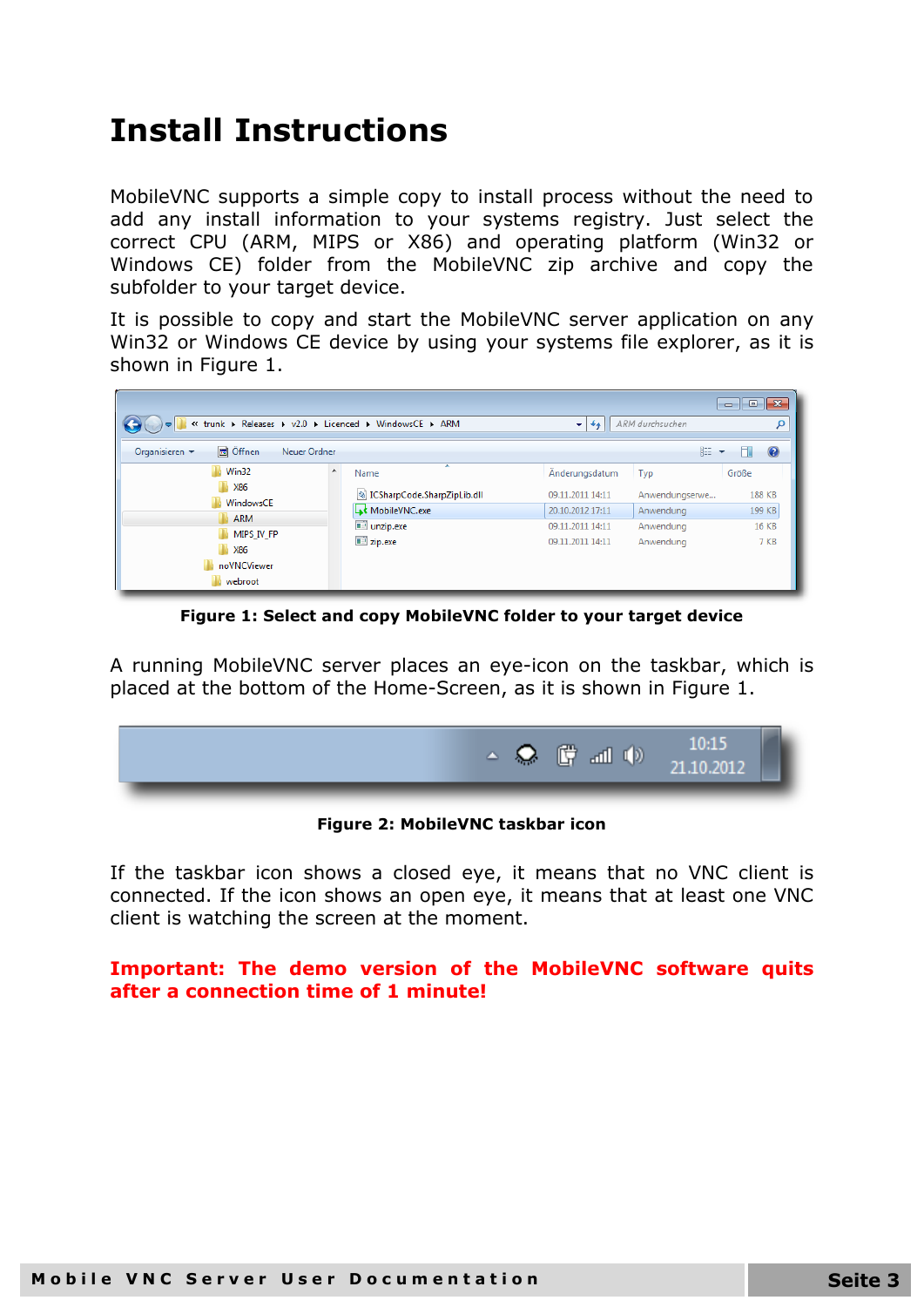Following screenshot shows both icons:



**Figure 3: MobileVNC taskbar icon**

The MobileVNC server is running in the background and waits for connecting VNC Clients.

A click on the taskbar icon opens the MobileVNC server configuration settings. The configuration settings dialog is shown in [Figure](#page-3-0) 4. The configuration screen is split in four configuration tabs: *Control*, *Options*, *Advanced* and *Out*;

| MobileVNC Settings                 |                                      | P          |
|------------------------------------|--------------------------------------|------------|
| Control   Options   Advanced   Out |                                      |            |
|                                    | <b>VNC</b> Server<br>www.smartlab.at |            |
| Stop                               | Restart                              |            |
| Reset                              | Connect To                           |            |
| Quit                               |                                      |            |
|                                    | Abbrechen<br>ОК                      | Übernehmen |

<span id="page-3-0"></span>**Figure 4: MobileVNC Configuration Screen**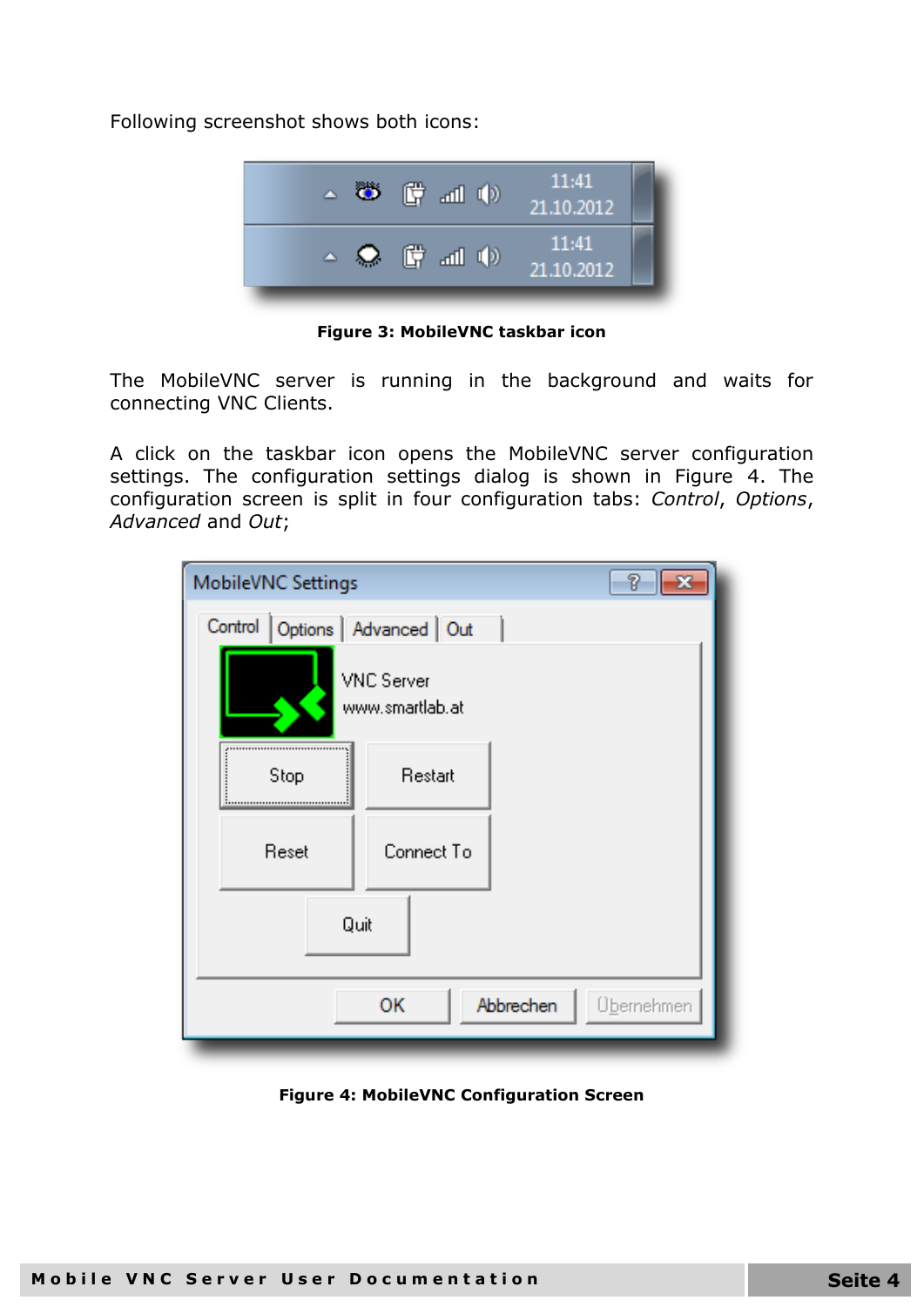### **The Control-Tab**

The Control-tab enables the operational control of the MobileVNC server. It offers buttons for starting and stopping the VNC server, to initiate an outgoing connection to a listening VNC server (the Out-tab contains the connection settings for the listening viewer), to soft reset the mobile device from remote and to shutdown and quit the VNC server program.

| MobileVNC Settings                 |                                      | 7          |
|------------------------------------|--------------------------------------|------------|
| Control   Options   Advanced   Out |                                      |            |
|                                    | <b>VNC</b> Server<br>www.smartlab.at |            |
| Stop<br>                           | Restart                              |            |
| Reset                              | Connect To                           |            |
| Quit                               |                                      |            |
|                                    | Abbrechen<br>OК                      | Übernehmen |

**Figure 5: MobileVNC Control Tab**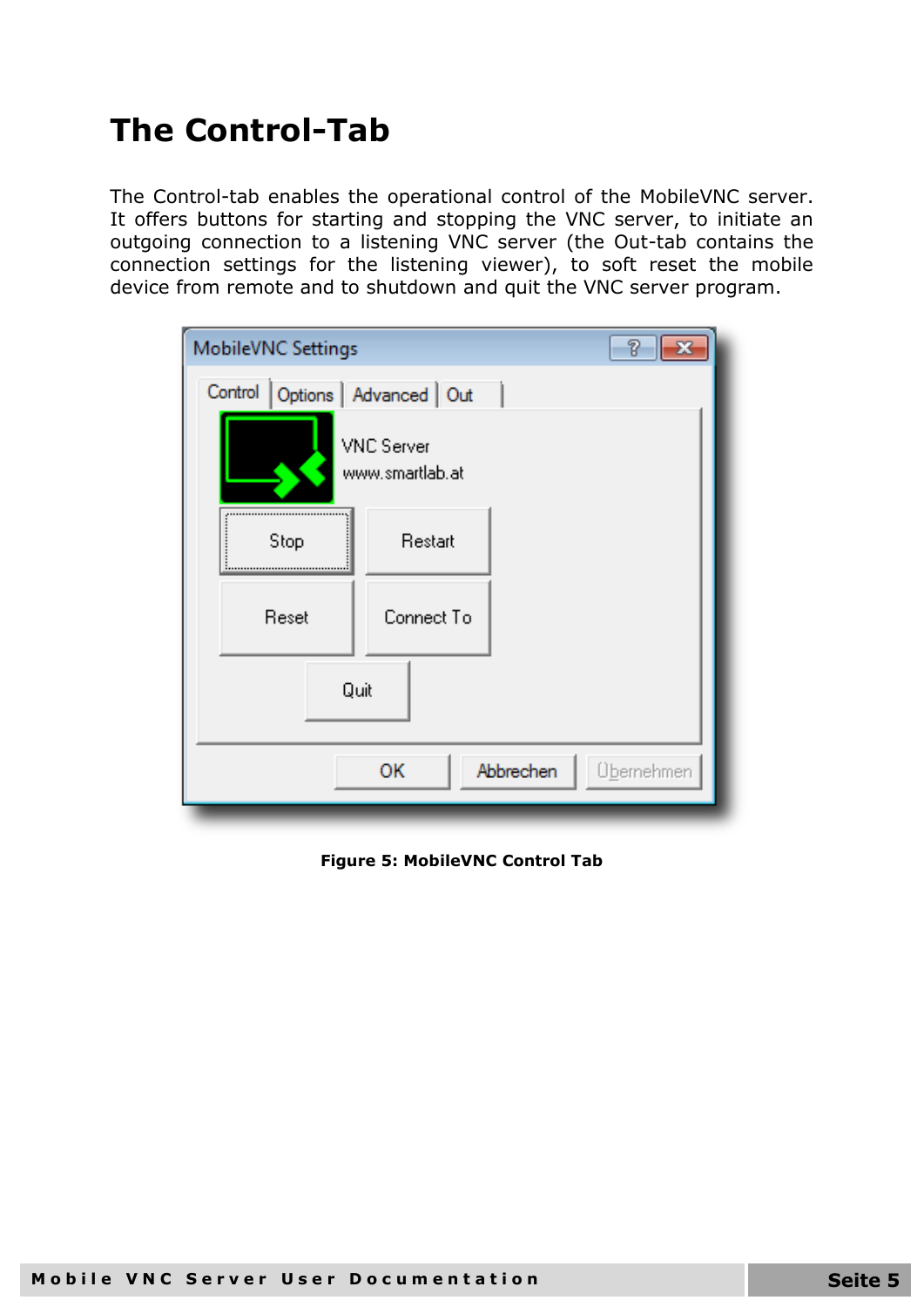### **The Options-Tab**

The Options-tab represents general VNC specific settings as it is shown in [Figure 6.](#page-5-0)

The name text field specifies the name that appears at the client viewers dialog. The display specifies the port address that this VNC server uses (default is set to 0, which means  $5900 + 0 =$  port 5900).

The encoding style can be set to RAW (without compression, slowly) to HEXTILE (fast, high compression).

The security mode can be set to 'None' or to password where the VNC client user has to enter the password set in the password text field.

| MobileVNC Settings               | 7          |
|----------------------------------|------------|
| Control Options   Advanced   Out |            |
| Name: Touch3G Display: 0         |            |
| Hextile<br>Encoding:             |            |
| None<br>Security:                |            |
| <b>xxxxxxx</b><br>Password:      |            |
| Server IP Address: 10.0.0.11     |            |
|                                  |            |
|                                  |            |
|                                  |            |
| OK<br>Abbrechen                  | Übernehmen |
|                                  |            |

<span id="page-5-0"></span>**Figure 6: MobileVNC Options Tab**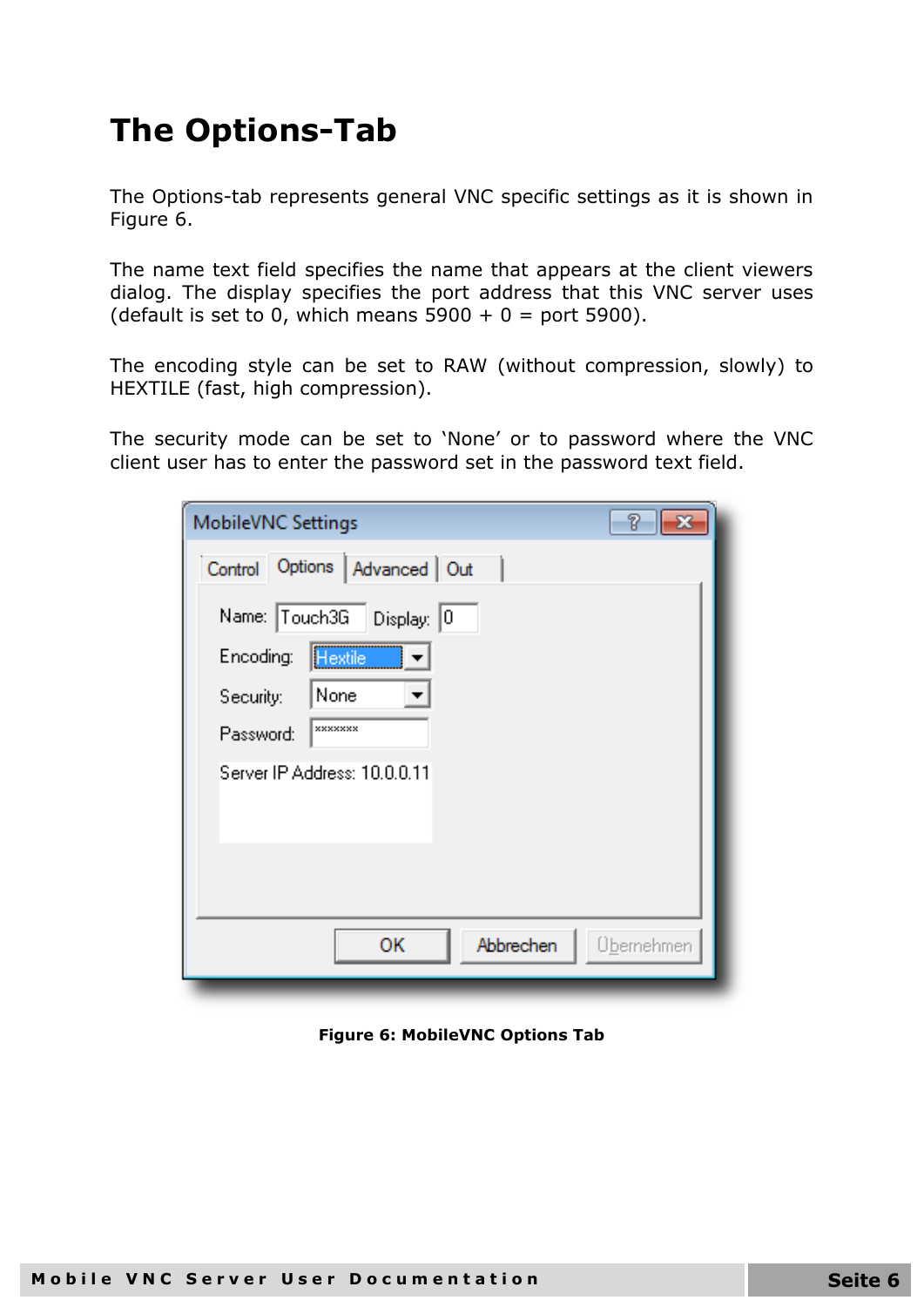#### **The Advanced-Tab**

The Advanced-tab contains advanced options for customizing the VNC appearance and operating system specific things as it is shown in [Figure](#page-6-0)  [7.](#page-6-0)

The update frequency field controls the delay in ms between the screen updates. In a high bandwidth network with a strong processor device this delay can be smaller otherwise the delay should be higher.

The Enable Logging option enables information and error logging into a file called log.txt within the local MobileVNC directory.

To automatically startup the server at the startup time of the thin client, enable the Autostart option.

The Silent Startup option disables the showing of the configuration dialog at the startup time of MobileVNC. The reason for this option is the fact that uninformed users may often change the configuration if the configuration dialog appears at startup. With the Show Taskbar Icon option it is even possible to hide the eye-icon which completely disables the user to access the configuration screen.

| Control   Options   Advanced   Out                                                                                          |  |
|-----------------------------------------------------------------------------------------------------------------------------|--|
|                                                                                                                             |  |
| Update Frequency [ms]:<br>500<br>Enable Logging<br>Autostart<br>Silent Startup<br>☑ Show Taskbar Icon<br>Confirm Connection |  |
|                                                                                                                             |  |
| Abbrechen<br>OK<br>Übernehmen                                                                                               |  |

<span id="page-6-0"></span>**Figure 7: MobileVNC Advanced Options Tab**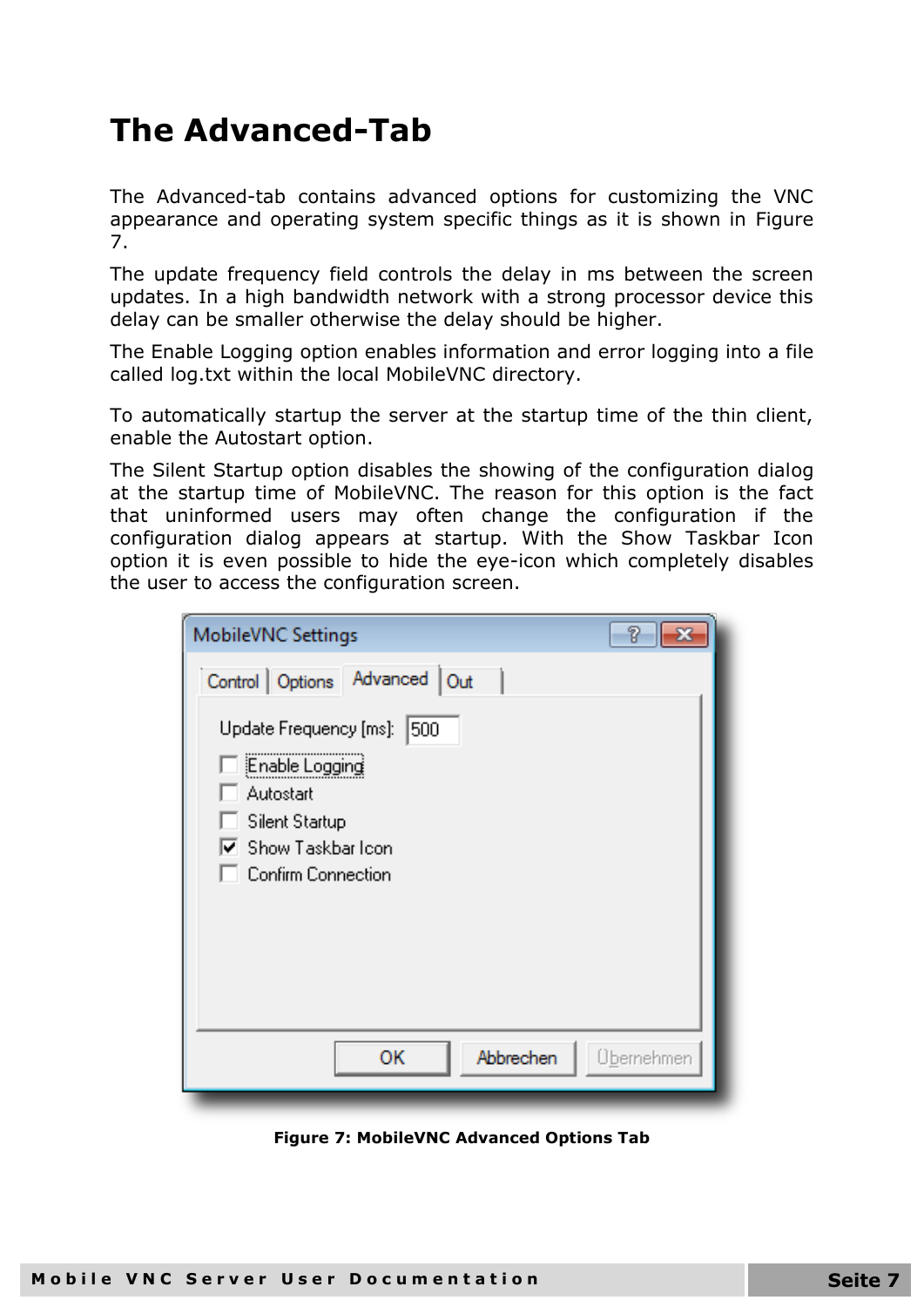#### **The Out-Tab**

The Out-tab contains the configuration settings for an outgoing connection to a listening VNC viewer software, or to an UltraVNC repeater. Many modern VNC viewers offer the possibility to start the software in listening mode. The reason is that mobile devices most of the time do not have a public IP address to refer to. So it is practicable to have a public IP address on an Office Computer which runs a listening VNC viewer. A user can then easily call for support by pressing the 'Connect to viewer' button on the Control-tab. The Out-tab is shown in [Figure 8.](#page-7-0)

If an UltraVNC repeater is used in Mode II the Id has to specify the server's unique identification number. If Id is '0' no repeater is used just a simple listening viewer.

| MobileVNC Settings                        | 7          |
|-------------------------------------------|------------|
| Control   Options   Advanced Out          |            |
| IP of the listening viewer:<br>10.0.0.100 |            |
| Port:<br>10                               |            |
| 0<br>Id:                                  |            |
|                                           |            |
|                                           |            |
|                                           |            |
| OK<br>Abbrechen                           | Übernehmen |

<span id="page-7-0"></span>**Figure 8: MobileVNC Out Tab**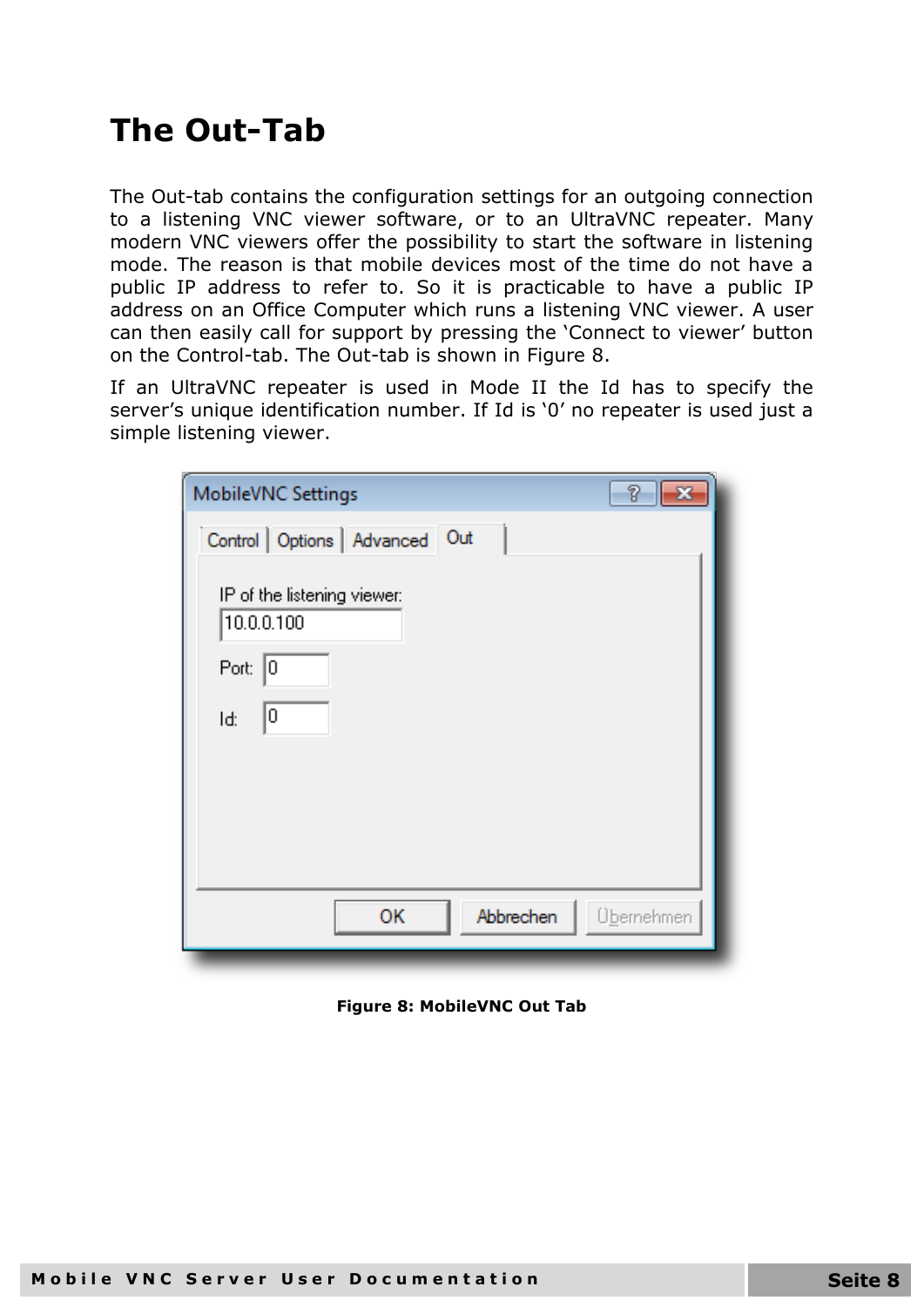## **Configuration File and Command Line**

The configuration file (MobileVNC.ini), which resides within the same local path as the MobileVNC.exe executable, stores all relevant configuration information. The file can be modified through the use of the configuration dialog, or it can be modified with a text editor.

Here is a sample configuration file for MobileVNC:

```
[PocketVNC]
Webroot =Websockets =0RepeaterId =1234 
ViewerPort =5500 
ViewerIP =192.168.100.34
Encoding =Hextile
Security =None
Confirm = 0Autostart =0Icon =1
Silent =0
Logging =1
Frequency =100
Display =0
Password =default
Name =HTC_Touch
```
Following table explains the meaning of the available options:

| <b>Option</b> | <b>Meaning</b>                                                                                                                                             |
|---------------|------------------------------------------------------------------------------------------------------------------------------------------------------------|
| Webroot       | Path to your local folder in which you put the noVNC<br>HTML5 VNC Viewer software. Only relevant<br>if<br>Websockets was set to 1.                         |
| Websockets    | Enables the use of Websockets protocol in order to use<br>the noVNC HTML5 VNC Viewer software. '0' means<br>Websockets are disabled and '1' means enabled. |
| RepeaterId    | A server identification number, only used<br>-in<br>combination with the repeater software of UltraVNC.                                                    |
| ViewerPort    | The port number of the listening viewer.                                                                                                                   |
| ViewerIP      | The IP address of a listening viewer.                                                                                                                      |
| Encoding      | Encoding either 'Hextile' or 'Raw'                                                                                                                         |